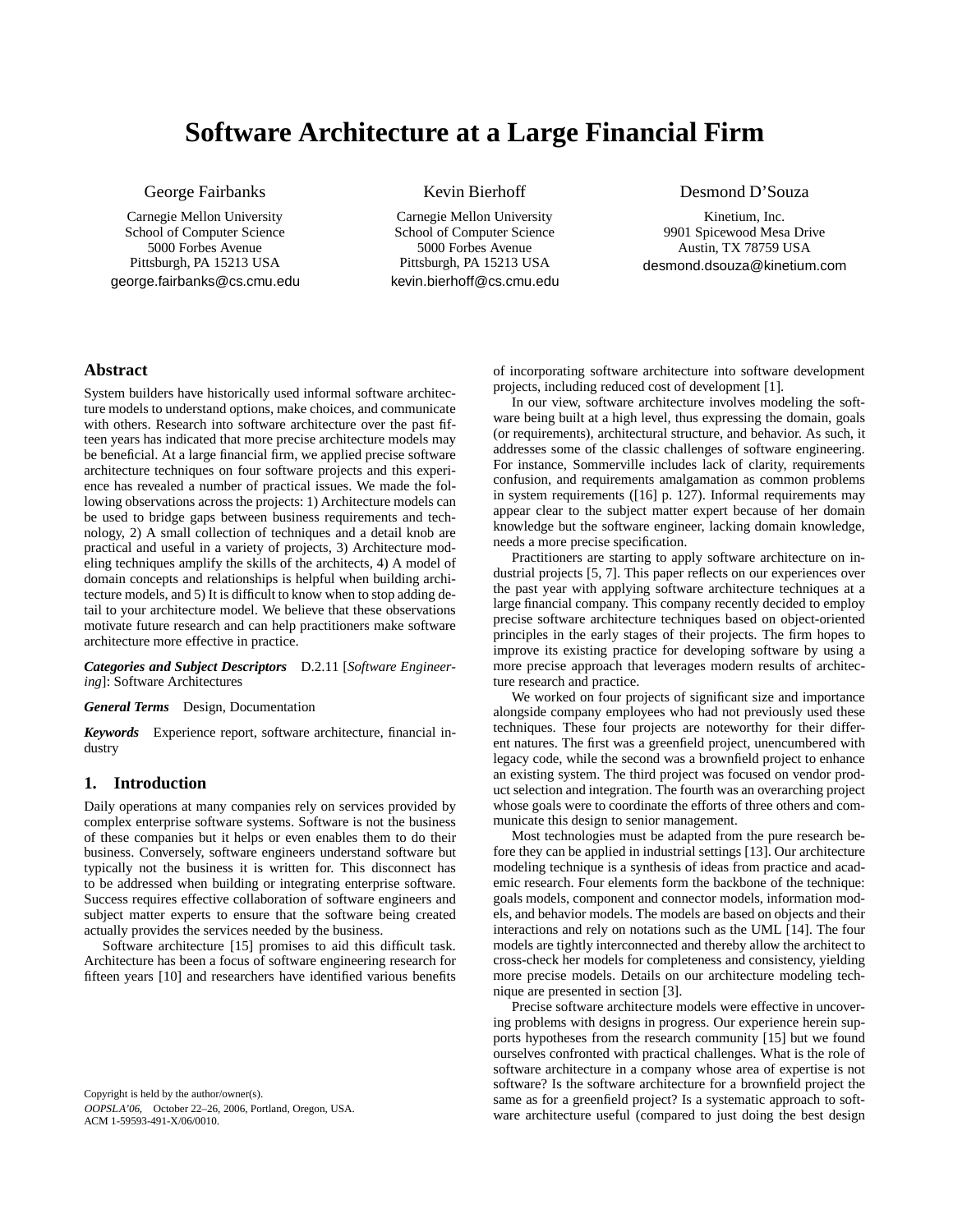we can)? Are there effective sanity checks for our understanding of the system to be built, given that domain experts only have limited time to validate our models? Where does architecture end? We made specific observations on each of these challenges. In section 4 of this report, we describe anecdotal evidence for the following themes that we found to be true across the four projects.

- Architecture models can be used to bridge gaps between business requirements and technology.
- A small collection of techniques and a detail knob are practical and useful in a variety of projects.
- Architecture modeling techniques amplify the skills of the architects.
- A model of domain concepts and relationships based on objectoriented principles is helpful when building architecture models.
- It is difficult to know when to stop adding detail to an architecture model.

Our experience, even though preliminary and incomplete, is notable for three reasons. First, it demonstrates how research results on software architecture can be applied in an industrial setting. Second, it can motivate future research. Finally and most importantly, we believe that our observations can guide practitioners in their own efforts to apply software architecture. While we do not believe software architecture will be a silver bullet, our experience indicates it is an improvement over current practice.

The remainder of this paper is organized as follows. Section 2 gives an overview of the technique we used. The projects we worked on are introduced in section 3. Section 4 provides evidence for our specific observations. Limits of these observations are investigated in section 5, and we conclude in section 6.

## **2. Architecture Modeling Technique**

Our architecture technique is primarily a synthesis of existing published techniques. Its four primary parts are: a goals model, a component and connector model, an information model, and a behavior model. We specifically avoid prescribing a project management style even though our preference is to apply this technique in an iterative process. We view software architecture as an engineering task to be completed regardless of the team organization or the sequence of construction.

#### **2.1 Sources**

Our architecture modeling technique is best seen as a synthesis of existing modeling techniques and applied to the domain of software architecture. Many challenges of software architecture have been addressed in other contexts and it is natural to choose from knowngood approaches.

The treatment of domain concepts follows from the precise modeling of objects in Catalysis [4]. In general, our modeling of domain types has not been as detailed as in Catalysis but it is reassuring to know the depth is there if needed.

The treatment of components and connectors is based on the central ideas from Shaw and Garlan [15, 6]. The pragmatic application of these ideas to UML2 [14] is taken from the work of Cheeseman and Daniels [2]. Component and connector models were generally drawn as UML2 composite structure diagrams.

Behavior models in the form of scenarios are taken from Catalysis while Role Activity Diagrams (RADs) are from Oulds business process modeling [12].

The use of goals models patterned after KAOS [11] and allows the expression of competing architecture desires as in ATAM analyses [9], as well as items more in the business domain than the soft-

ware domain. The goals models also contain concepts from Jacksons problem frames [8], specifically to structure the goals models and connect them with the domain types.

## **2.2 Elements**

Four models provide the backbone of our architecture technique. A goals model expresses the highest level intent of the system. A component and connector model expresses the runtime entities in the system. The information model expresses the vocabulary for the other models, including types found in the domain. The behavior model expresses the dynamics of the system as it performs its intended functions.

While these four models provide the backbone to express the functionality of the system, other models are added as necessary to cover other quality attributes such as security or transactions. The additional models can use sophisticated domain-specific modeling notations or can be as simple as some ad hoc tables in a spreadsheet. The four elements are described in the following sections.

#### **2.2.1 Goals model**

The highest level goal expresses the reason for the systems existence. Each goal is decomposed into sub-goals and domain properties that collectively achieve the goal. This hierarchical decomposition proceeds until the sub-goals are small enough to be directly accomplished.

Obstacles to accomplishing goals are also captured in the hierarchy. Strategies for overcoming the obstacle are expressed with additional goals in the goals model.



**Figure 1.** Example goals model

A set of sub-goals is assumed to be conjoined to achieve satisfaction of a goal, but annotations can be used when sub-goals represent competing strategies. In practice, our evaluation of goal satisfaction is subjective and yields yes-no decisions. The work on KAOS describes an objective technique to evaluate partial goal satisfaction that provides additional analysis capacity at the expense of greater effort. There are additional techniques to evaluate alternative strategies based on degree of goal satisfaction using a combination of domain-based and balanced-score-card-based approaches, trading off more objective analysis with greater effort.

Domain properties are facts and assumptions about the domain that support the analysis of the goals model. Terms and relationships present in the goals are expressed in the information model (see section 2.2.3 below).

Ideally the goals model would form a simple tree but it is often the case that a sub-goal may support more than one higher-level goal. Michael Jackson's example of the skin of a rocket being used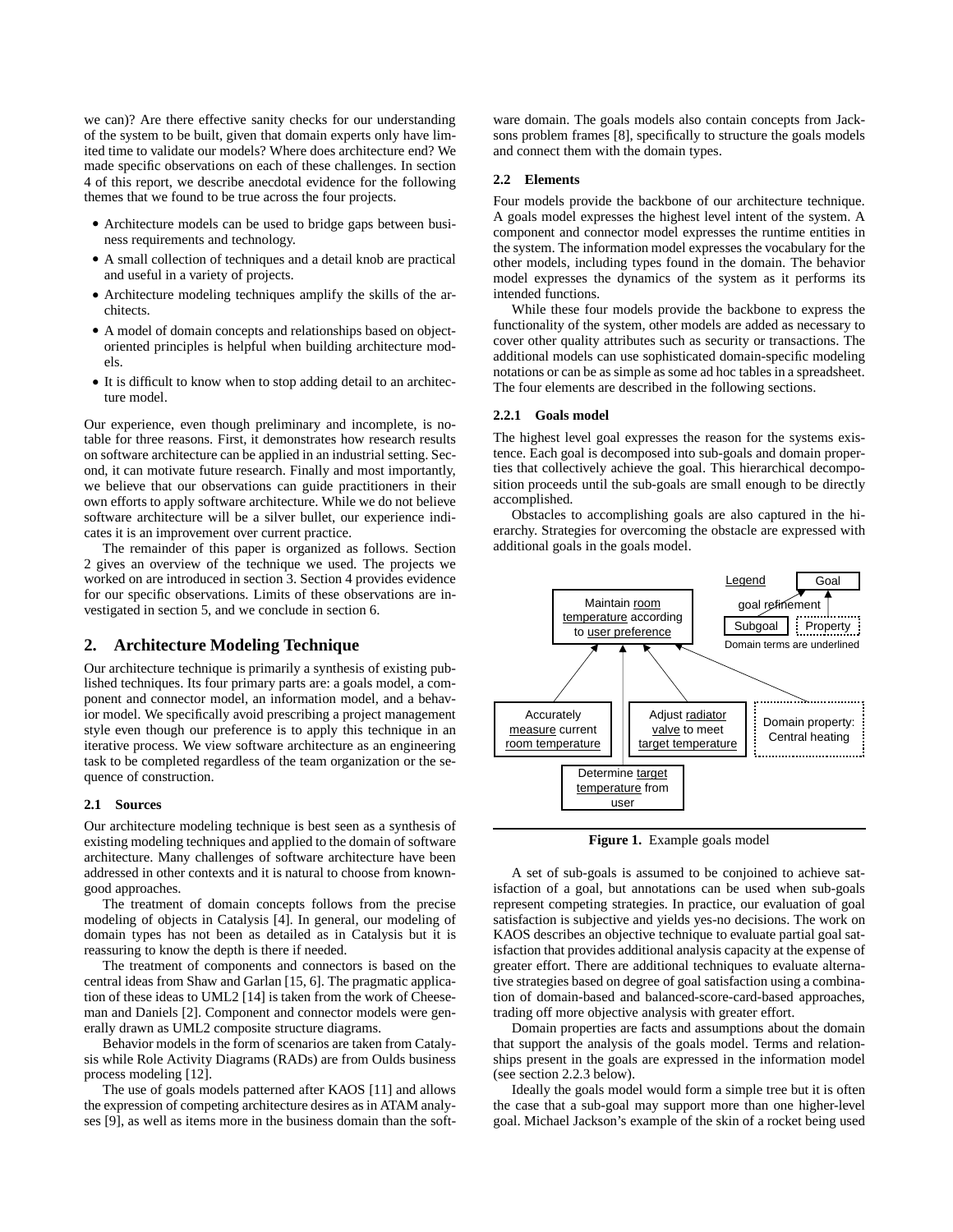to provide an aerodynamic surface as well as a container for the propellant shows how one sub-goal can satisfy two goals. In these cases we attached the sub-goal to multiple parent goals.

The goals models can be represented textually, using a simple indented view in a word processor, or graphically, using a box-andline diagram (Figure 1 gives an example). Graphical diagrams take more effort to maintain but are more quickly understood by nonarchitects and clearly express the cases where goals have multiple parents. Finally, goals models in the style of problem frames can be created to express domain details more richly.

Goals are connected to the domain concepts they either control or observe (use as inputs). Decomposing a higher-level goal typically relies on domain properties (central heating in our example). Goal decompositions often follow a pattern (called a frame by Jackson) such as the control pattern in our example.

Goals models can start out quite informal and be tightened up over time. This property makes them useful at stages of the project when there are many unknowns. Goals models can also help in the partitioning of a large task across multiple teams.

#### **2.2.2 Component and connector model**

The component and connector model expresses the runtime components, connectors, and ports in the system. For the most part, our use of these models is conventional so the description of it here will be brief and focus on a few points of difference.



**Figure 2.** Example component and connector model

For many systems it is sufficient to create just two levels of refinement, which we call the blackbox and whitebox (example in Figure 2). The blackbox component and connector model depicts the system to be built as a single component and also contains external systems that it interacts with (omitted in the example). In the whitebox component and connector model the components on the inside of the system to be built are shown along with bindings to the blackbox ports. Limiting modeling to two levels of refinement provides clarity when it works, but occasionally the architect is forced into more than two levels and this simple nomenclature can work against clarity.

As a weak surrogate for richer descriptions for ports and connectors, we sometimes use a simple naming convention. The port is prefixed with either "provided" or "required" to imply suppliers or consumers and given a name corresponding to the types that flow across it.

Connectors are not merely lines on the diagram. We are able to do informal reasoning about system behavior once connectors have appropriate properties. A common analysis is determining the maximum staleness of data by assigning flow rates to the connectors. However, we have not attempted reason formally about system properties by analyzing connector protocols.

#### **2.2.3 Information model**

The information model expresses the terms in the domain and relationships between the types. It is not a stored data model but instead a conceptual model. Our models are often related through refinement, though the refinement is rarely formally expressed because of the effort required. For example, there is usually an information model that documents the types and relationships from the goals model, another for the blackbox component and connector model, and another for the whitebox component and connector model. In detailed modeling, each port can have its own information model describing the relationship between types from the domain and datatypes passed along the connector.



**Figure 3.** Example information model

Used diligently, the information model ensures consistent usage of vocabulary and reduces the chance that subject matter experts, architects, and developers will have different interpretations of domain terminology. Invariants can be used to express the relationships between domain terms, e.g., relating a person's age and birth date. When it is not possible to persuade the various stakeholders to standardize their vocabulary we use "convenience attributes" to encode related concepts, e.g., synonyms, and then connect them to existing attributes using an invariant.

Information models can be represented as textual tables in a word processor or graphically using UML static structure diagrams (example in Figure 3). In every case it includes a textual definition of the concepts used. In our example, temperature would be defined as an absolute measurement in degrees Fahrenheit (rather than qualitative measures like "hot"). In that sense the information model fulfills the role of a glossary but is more useful because relationships between concepts can be encoded more precisely.

#### **2.2.4 Behavior model (use case model, scenario or RAD)**

The behavior model expresses the behavior of the system. Often this is the most difficult part of modeling architecture and so we use a variety of techniques that vary in their expressiveness and difficulty.

Scenarios are an ordered sequence of actions performed on the system by actors. A scenario describes one possible use path through the system, not all possible paths. They are easy to create, effective at engaging subject matter experts, and refutable. However, it is also impossible to describe all possible system behaviors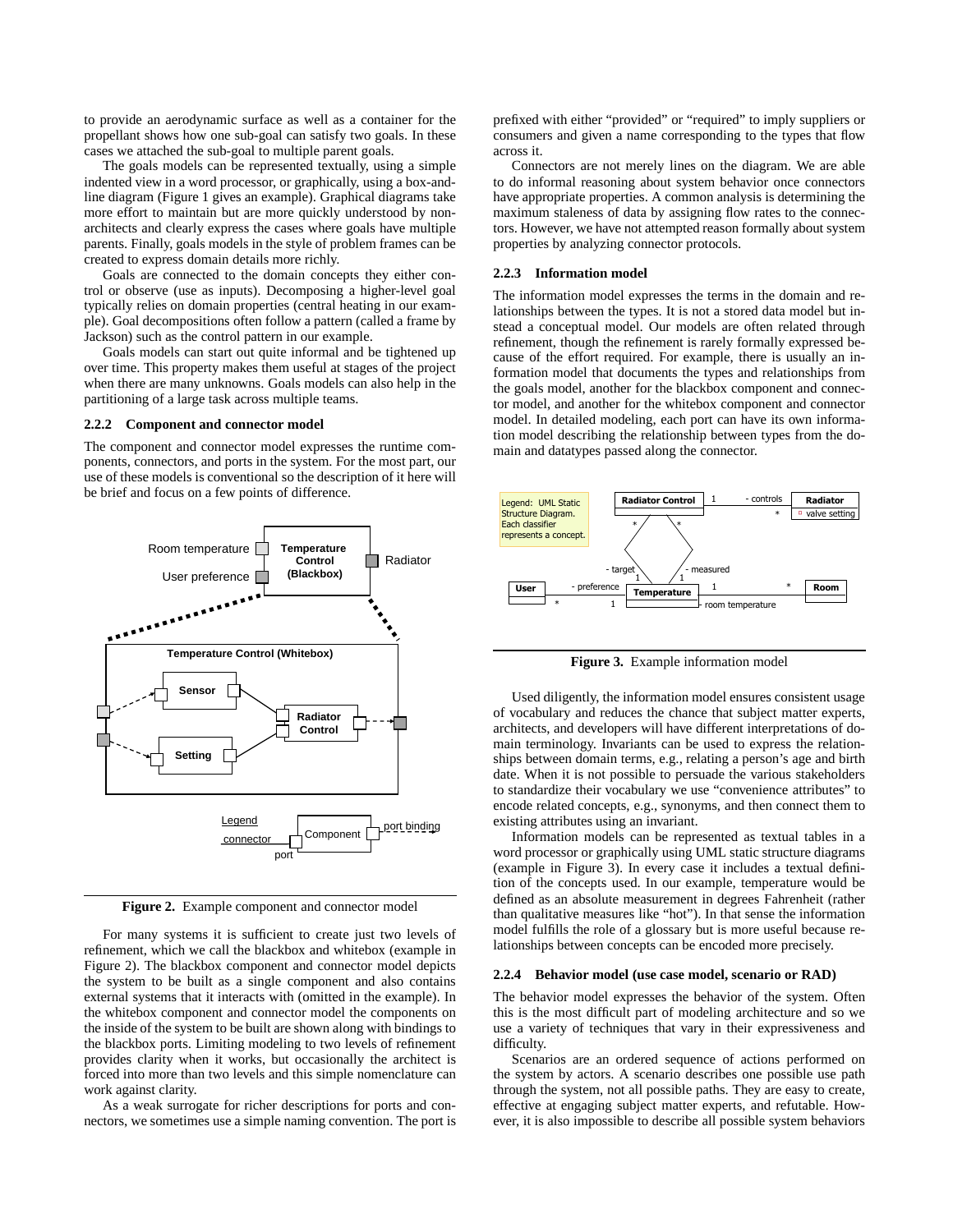with scenarios and time-consuming to keep them updated as the architecture evolves.

Figure 4 shows an example scenario where concepts from the information model are underlined and actions from the use case model are italicized. The architect can cross-check models by looking for concepts in the scenario that are missing from the information model and vice versa.

**Scenario name**: Vacation temperature adjustment

#### **Actors**: Hugo, the homeowner

**Initial state**: System has been programmed to run temperature at 72 during the day and 66 at night

## **Steps**:

- 1. Hugo uses the control panel to set the temporary vacation temperature to 55 for three days
- 2. Since the **measured temperature** is currently above the target temperature, the system turns off the radiator control.
- 3. Later that day, the measured temperature falls below the target temperature so the system turns on the radiator control.
- 4. Three days after Hugo enables vacation mode, the system changes the temperature program to the previous one.

#### **Figure 4.** Example scenario

The UML use case model is a graphical map of use cases that provides an at-a-glance overview of who uses a system and what they can do.

In order to model all of the possible system behaviors, we use Role Activity Diagrams (RADs). A RAD is a graphical representation of use cases that expresses both who participates as well as the permissible ordering. Parallel activities can be depicted because RADs are based on Petri nets. Simple RADs are easy to create and understand, but this can fall away quickly with slightly more complex RADs.

#### **2.3 Detail knob**

The benefits of architecture models must be weighed against the costs, especially the time it takes to develop them. For each of the elements listed above, we have a conceptual detail knob that we can twist to build simple or complex versions of the models. For each project, and even for different times on the same project, we set the detail knob to balance the benefits with the time investment in the architectural models.

For goals models, it is the least effort to create textual versions and to focus on the highest level goals. More detail can be added by using the problem frames style of goals models and by adding more sub-goals.

For component and connector models, starting with a textual list of components, connectors, and ports is the least effort. Switching to a graphical representation of these components and ports takes more effort but provides models that are easier to visualize. Detailed port and connector descriptions provide more value and can be analyzed with respect to various quality attributes and protocol conformance.

For information models, a simple textual dictionary of domain types provides substantial value. The addition of invariants to encode relationships and presentation as a graphical UML static structure diagram both help precision but take more time.

For behavior models, a list of supported use cases provides an overview of system functions. When presented as a graphical use case diagram it is easier to visualize. Scenarios do not require much up-front effort but keeping more than just a few updated takes time. RADs take the most time but provide details on sequencing of behavior not found in the other models.

Choosing the setting for the detail knob is an important part of deciding on the process for using the architecture technique. This report does not prescribe process details but it is easy to imagine, for example, that in a spiral process the architect would set the detail knob low on the first pass and higher on subsequent passes.

## **3. Software Projects**

All of these projects took place at a large financial firm. Many large financial firms, including this one, have emerged from repeated mergings of smaller firms, each with its own set of information systems, yielding a great variety of systems within the firm. Reference data is often fragmented across these multiple systems, making conceptually simple tasks rather difficult.

The firm is beginning to use software architecture modeling and these projects are among the first. Some architects are full time employees while others are contractors but all participate as peers on the project teams. Most software projects within the company, including these projects, are developed by a team comprised of players from different departments.

Precise modeling and software architecture were identified by senior management as tools that could help improve software quality and project efficiency. Adherence to the old process did not require the use of any particular software engineering techniques but did require the use of specific document templates that effectively imposed a waterfall style process. Since there were no pre-existing uniform techniques in place, nor any design metrics, it was not possible to take measurements to show improvement.

The following sections describe four projects where the architecture modeling technique was applied and at least one of the authors was the lead architect. The first three projects deal with nonproprietary technology and we have some freedom to discuss their domain details but for the last project, labeled just Project D, we can describe only its use of the architecture technique.

#### **3.1 Identity and Entitlement Management: Documentation and coordination**

This project dealt with identity and entitlement management. In small companies, keeping track of employees and what resources they have access to is straightforward. In large companies where employee records might be stored in multiple repositories and the number of systems they might have access to numbers in the thousands, the job of tracking entitlements becomes a significant challenge. An entitlement is an ability to do something to a resource, for example, the ability to login to a server or the ability to execute a transfer of up to \$10,000 between accounts.

This project arched across three constituent projects: Entitlement review, provisioning/de-provisioning, and authentication/authorization. The latter two can be purchased from vendors while at the time it was not possible to purchase an acceptable entitlement review application. All worker entitlements are supposed to be reviewed, so those entitlements must be collected and presented for review. Some of those systems can be provisioned and de-provisioned through a central software application and some entitlements can be checked at runtime via the authentication/authorization application. In a smaller company it might be possible to connect every system with entitlements to the provisioning/deprovisioning system but in this large company there were too many legacy systems for that option to be practical.

The technology goals of using software architecture models was to coordinate the three constituent development projects, identifying in advance possible points of concern, enabling planning,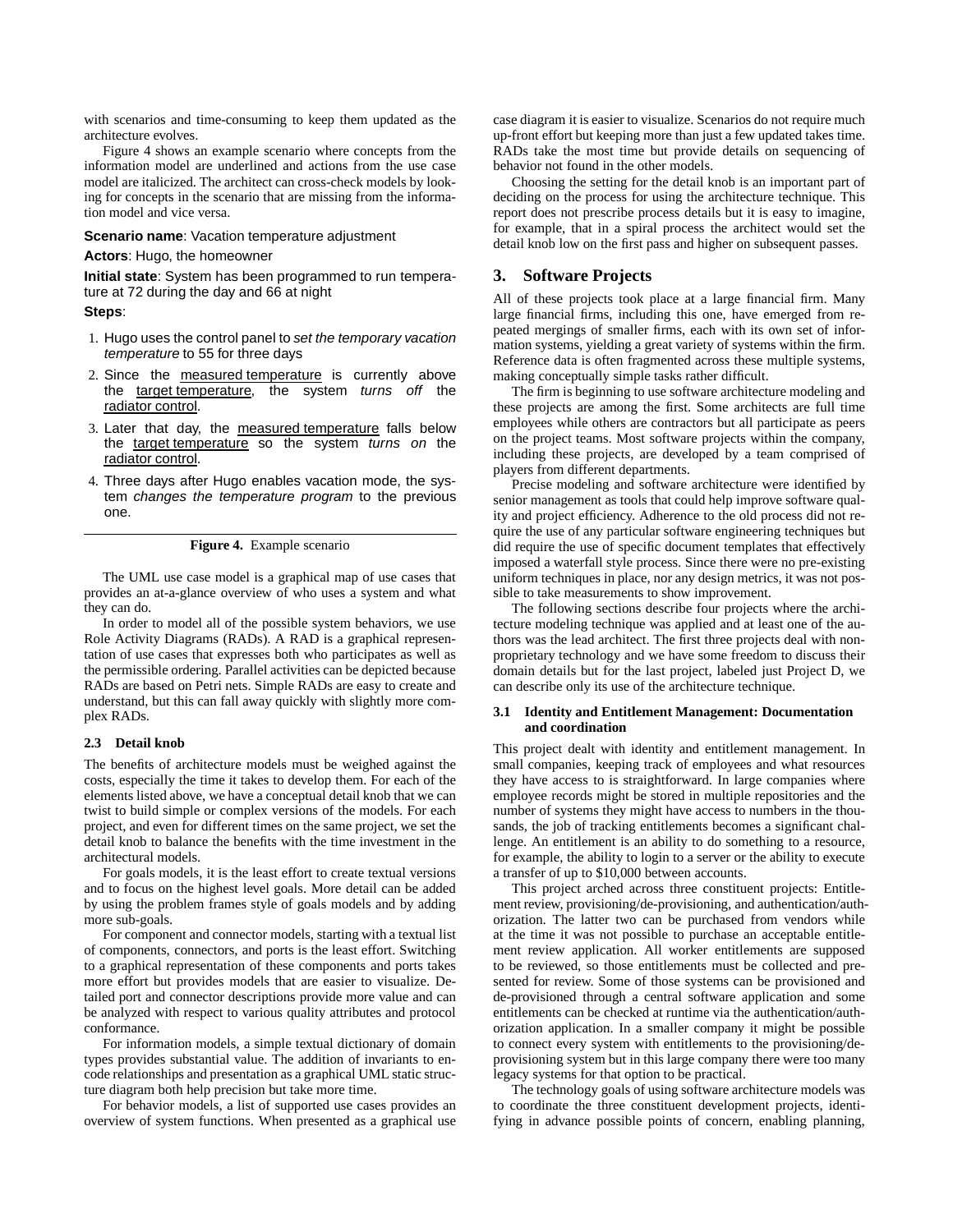and ensuring well-informed product purchases. The communication goal was to aggregate the three designs and communicate to senior management how they collectively would solve identified business problems.

Procedurally, work on this project started by mining the design documentation from the three constituent projects. In two of the three projects, this documentation had been built by vendors whose products were final candidates for purchase. Consequently, the design documents contained a variety of models ranging from detailed designs to interface definitions to architectural models. In the end, a stack of component and connector models had been created with the most abstract model showing the identity and entitlement management component and its connections to external systems; its refinement showed the components for the three constituent projects, their connections between each other, and the bindings to the higher-level ports. The tidy refinement of the final models was not mirrored in the creation of the models the creation of the models involved repeated back-and-forth between discovery of details about the lower-level projects and the revision of models to express them.

A goals model had been created for the parent of this project, so the goals model for identity and entitlement management was built to demonstrate satisfaction of the higher level goals. Similarly, goals for the three constituent projects were built to demonstrate satisfaction of the identity and entitlement management goals.

Subject matter experts were presented with a rough draft of a scenario and participated in its cleanup. The primary driver for the behavior of the system was a single large (30-step) scenario describing the full lifecycle of a worker as it relates to the use of this system. This scenario was built at the blackbox level for the project and was later extended at the whitebox level to express sequencing of behavior between the three constituent projects. Occasionally other scenarios were sketched but were not maintained over time or included in the documentation.

In summary, this project used the simple style of goals models with refinements up to its parent project and down to the constituent projects. Component and connector models for both the blackbox and whitebox were created. A detailed information model was created but only at the level of the goals model (it was not refined to add new concepts that appeared in the whitebox). RADs were initially created to express the system behavior but over time only the single end-to-end scenario was kept updated.

#### **3.2 Entitlement Review: Brownfield Design**

The entitlement review project is a constituent project underneath the identity and entitlement management project. The system has been evolving for a few years and collects entitlement data daily from many systems in the company. Reviewers can browse data for the workers they are responsible for and can conduct periodic official reviews to attest that the workers have no more entitlements than necessary. The system was in use by just one division of the company and we designed extensions to support is use by the whole company.

The purpose of creating architecture models for this project was to express the requirements, communicate these requirements to the development team, and to design a solution that was compatible with the peer identity and entitlement management systems.

Management decided to use the implementation team for the existing product to build the next version. Since the architects and the implementation team were in different divisions of the company, the priorities of the two were not aligned initially. The architecture modeling for this project started out poorly because the development team had no design models, would not share implementation artifacts like the database schema or codebase, and was too busy working on other projects to meet with architects to document the existing system. We were able to build models from the details we did know but our confidence in them was low because we had no experts to validate them. The working relationship improved over time but there was not time to make improvements to the models of the existing system, which impaired the way that the architecture techniques could help the project.

An additional hindrance was the need for the implementation team to receive documents in a particular, non-architectural format. Consequently, we produced architecture models and shoehorned them into the document template. As such, most design discussions did not make reference to the architecture models until late in the engagement. The implementation team has warmed up to the models, however, and has agreed to make them the central mechanism for discussing the design in the next set of enhancements scheduled to follow the current set.

The project used the simple goals model; a detailed information model that expressed many domain terms, synonyms, and some invariants; a minimal behavior model because of limited information; and an acceptable blackbox component and connector model but a known insufficient whitebox model.

#### **3.3 Provisioning/De-provisioning: Product selection**

The provisioning/de-provisioning project is a constituent project in identity and entitlement management. The purpose of the system is to provide a central place to administer workers entitlements. Administrators can create or remove entitlements using a single user interface and, through connections to managed systems, the actual entitlements are changed on the affected systems.

The goal of creating architecture models for this system was to ensure that the product selected would match the needs of the business, to define a common model of entitlements to be shared by all programs, and to produce a whitebox component and connector model of the system to enable the creation of workflow scripts.

A significant challenge on this project was the collection of information to create architecture models. The team within our company that was evaluating the vendor product was not co-located with the architects and was under tight deadlines to demonstrate feasibility, leaving little time to discuss what they had learned. The vendor lacked the kinds of documents that would help the architects build an architecture model. A significant obstacle, initially not detected, was that the vendor and our company used the same terminology with different definitions. A detailed information model of the vendor product enabled us to identify and overcome this obstacle. Eventually a purchase decision was made without having complete confidence in the compatibility of this product with the overall identity and entitlement management project.

This project used the simple goals model like other identity and entitlement management projects. The blackbox model was detailed and had ports appropriate to support what was known of the vendor product. The whitebox model was known to be deficient since the vendor had no documentation and a limited amount of time was allocated to discover the architecture.

#### **3.4 Project D: Greenfield Design**

Project D is concerned with the architecture of a system that is to be developed over several years. The project is aimed at bringing clarity into this longterm effort early on. The system is best described as a greenfield development effort to provide functionality that no existing system in the company covers.

Even though the necessity for the system had been recognized, the requirements for the system were only understood in the broadest terms. Project D developed the business and software architecture for the system based on input from subject matter experts, primarily through a precise goals model. This precise goals model in turn required a comprehensive domain model. Finally, blackbox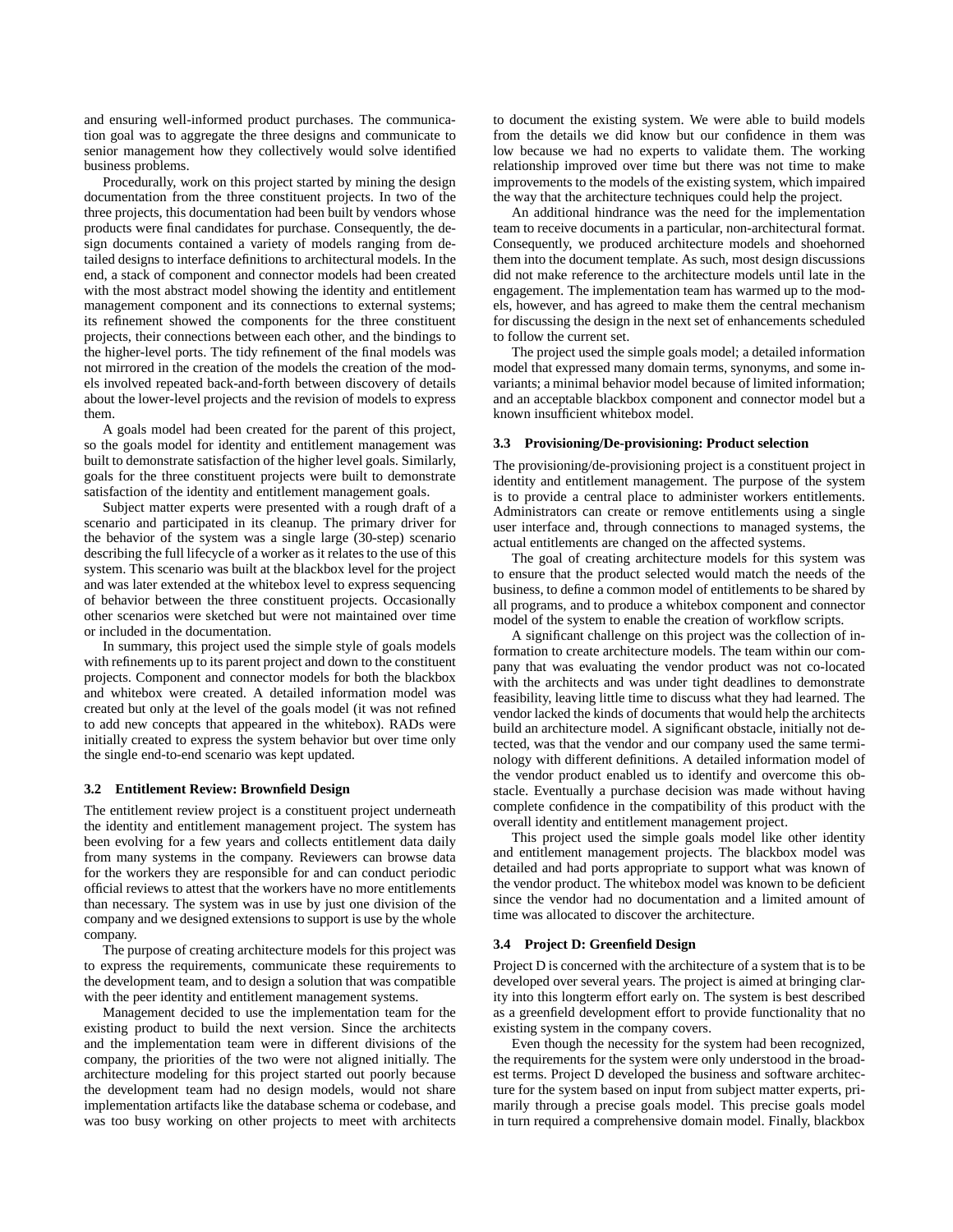and whitebox architectures of the system were derived from the goals and domain models.

The goals and domain models were the core deliverables of project D. They required substantial effort to produce and the subject matter experts rated them as the greatest valueadd of the project. The difficulties in developing goals and domain models for the system arose mostly from the nature of the system as a visionary system that even subject matter experts had only vague and conflicting ideas about. While domains in the other projects were well understood and the subject matter experts were able to focus on articulating the system functions, in Project D the domain was novel and forced us to create a domain model for the system as part of the project.

We elicited the goals model from the subject matter experts through example scenarios of what should be possible to do with the system. Using these scenarios, the architect created a draft of a goals model that that was then refined with the subject matter experts. This process proved to be surprisingly efficient in discovering goals and the domain of the system.

## **4. Observations**

In reflecting on these four projects we have noticed similarities that are described in this section as themes. In each project we were able to use the models as a central discussion point between the subject matter experts and the technologists. We found that our same set of techniques, if allowed to vary in the level of detail, could be used on projects with quite different character. Our use of information models, even at the most abstract levels of architecture, was important in expressing the understanding of the domain. Unfortunately, software architecture modeling is not a silver bullet but architects should expect that learning the techniques will make them more effective. Finally, we still find it challenging to decide when to stop modeling and move on to other development activities.

#### **4.1 Bridge from business to technology**

Across the four projects a strong theme was the use of models to bridge the gap between the business and technology domains. The best example from the identity and entitlement management program was the use of architecture models to communicate the design of the system to management and other interested teams during a meeting. The presentation included the goals model, information model, component and connector models, and an excerpt of the end-to-end scenario. It was effective enough that the audience could immediately ask relevant detailed questions about areas that concerned them.

Software architecture decisions are often of such high level that it is impossible to strictly categorize them as either business or technology decisions. For example, in an early stage of entitlement review we addressed a problem regarding data quality. The concern was that the existing team receiving data feeds could not resolve problems with the increased number of data feeds, as resolving each problem required contacting the feed provider and negotiating a resolution. We considered two solutions. The first was to keep the data collection centralized but to delegate responsibility for data quality issues to the feed provider. The second was to partly decentralize the data collection, thus limiting the number of feeds and the number of groups that the central team would have to coordinate with. Both alternatives address the same goal but are remarkable in that one is a technology solution and the other is a business responsibility solution. This demonstrates how architecture often sits on the boundary between business decisions and technology decisions and how the goals modeling can uncover such options.

A challenge in the provisioning/de-provisioning project was to find a representation for entitlements that worked across the vendor products. We were able to use architecture models, including scenarios, to communicate with management how significant this problem was and that it was not just a data translation issue. Based on the shared understanding facilitated by the architecture model, management allocated resources to solve the problem.

The use of architecture models to bridge gaps between business and technology was most apparent in project D. In this project there were no implemented solutions in existence and no technologist could start writing code until the problem was described and understood. Many iterations were required between subject matter experts and architects before both were satisfied with the solution. The groups communicated their ideas and expressed their concerns through the architecture models. In addition to being the primary vehicle for conveying design proposals, the precise architecture models exposed fuzzy terms and fuzzy thinking. The hierarchical nature of the models aided this iterative process. In particular, goals are decomposed into sub-goals and types are decomposed into subtypes, allowing the group to quickly zoom in from high-level overviews to the relevant detailed models.

#### **4.2 Collection of techniques plus detail knob**

The architecture modeling technique provided a backbone of four elements to express the core functions of the system but allowed us flexibility in choosing the level of detail. In each project we set the detail knob differently to respond to the needs of the project since, for example, it is not a good investment of time to model implementation details when you are planning on purchasing a vendor product. We found that despite the differences between the projects, the core set of techniques was largely sufficient to express our intent.

All of the projects except for project D used the simple style of goals modeling that lacked the problem frames style of integrating domain details. While project D was unprecedented and its goals still quite unclear, the other projects could rely on a general shared understanding of the domain as a substitute for detailed goal modeling.

When concerns arose we were able to turn the detail knob up on that particular area. For example, when it became apparent that the existing entitlement review application and the provisioning/deprovisioning application might have incompatible views of entitlements, it was possible to write more detailed scenarios and build more detailed information models.

The entitlement review project required the creation of additional models beyond the core set. A spreadsheet was built to encode the application user roles and the set of entitlements each had. Another spreadsheet was built that tracked the referential integrity of two source data feeds over time as it was cleaned up and became more complete. The level of detail used on each project is summarized in Table 1.

#### **4.3 Model of domain concepts**

Our observation that a model of domain concepts is useful at the architecture modeling level is not novel but neither is it universally recognized. Subject matter experts may be in a hurry to describe a systems functions and technologists may be in a hurry to describe how those functions will be implemented, but we have found it essential to build an information model that underpins both and ensures that concepts and relationships are well understood.

In the entitlement review project, subject matter experts from many domains contributed to the project requirements. We discovered that their terms might overlap but they did not always agree on relationships or definitions. On this project synonyms were common so we used convenience attributes and invariants to encode them (refer to section 2.2.3).

A central challenge on the provisioning/de-provisioning project was the structure of entitlements. Each system to be provisioned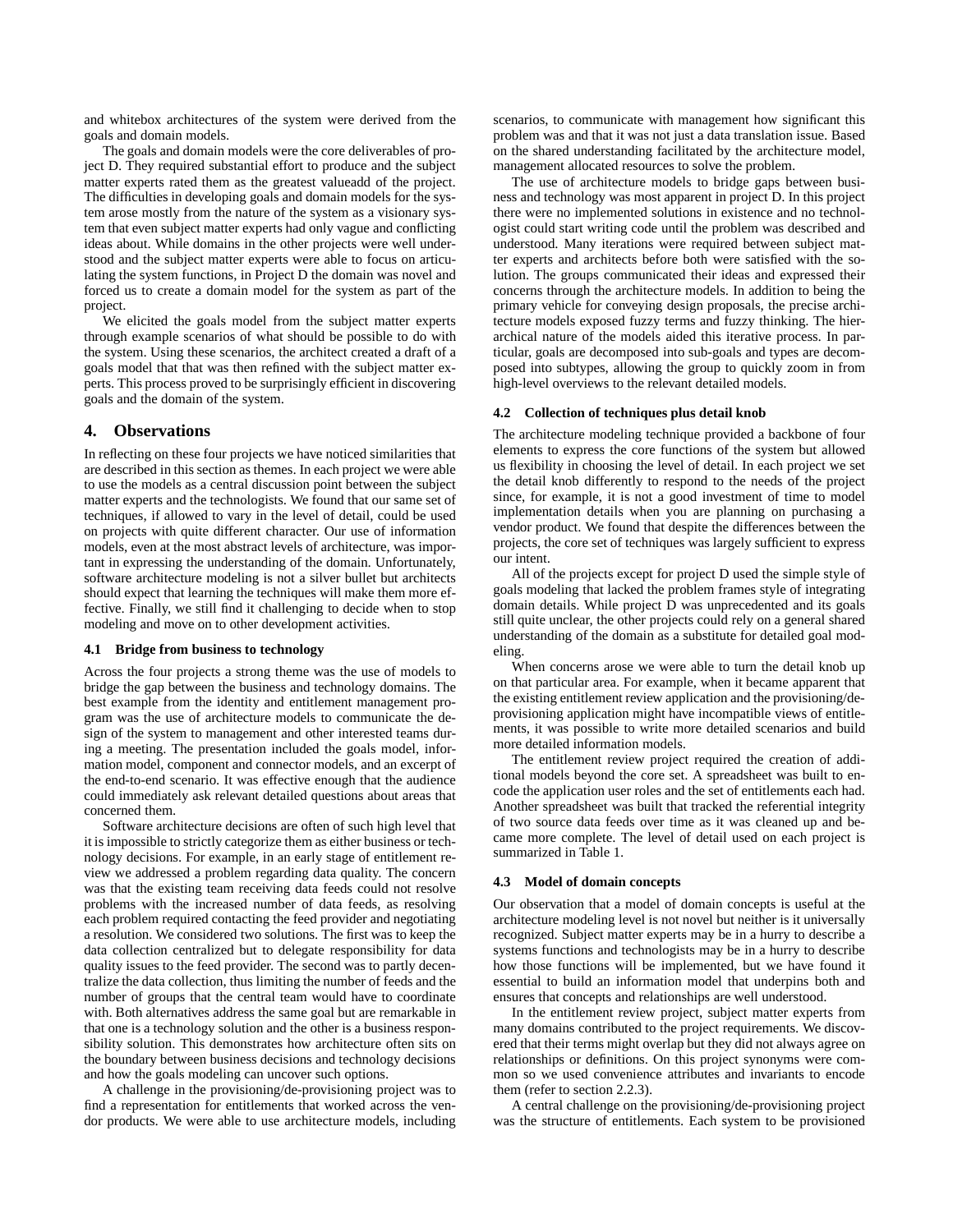|                                            | Models   |                         |                          |                       |
|--------------------------------------------|----------|-------------------------|--------------------------|-----------------------|
| Project                                    | Goals    | Component and Connector | <b>Information Model</b> | <b>Behavior Model</b> |
| (character)                                | Model    | Model                   |                          |                       |
| <b>Identity and Entitlement Management</b> | Simple   | Detailed blackbox,      | Sufficient for simple    | Detailed single       |
| (documentation)                            |          | detailed whitebox       | goals model              | end-to-end scenario   |
| <b>Entitlement Management</b>              | Simple   | Acceptable blackbox,    | Detailed                 | Minimal               |
| (brownfield)                               |          | insufficient whitebox   |                          |                       |
| Provisioning / Deprovisioning              | Simple   | Detailed blackbox,      | Sufficient for simple    | Minimal               |
| (product selection)                        |          | minimal whitebox        | goals model              |                       |
| Project D                                  | Detailed | Acceptable blackbox,    | Detailed                 | Simple scenario       |
| (greenfield)                               |          | idealized whitebox      |                          |                       |
|                                            |          |                         |                          |                       |

**Table 1.** Level of detail by project

had its own model of entitlements and we needed to produce a model that covered them all and was able to encode role-based access control. After creating an information model that we hoped would be sufficient, we discovered that often resources are provisioned indirectly. For example, the provisioning system might actually create new entries in an LDAP server in order to entitle access to another system. The precise encoding of our understanding as an information model enabled us to express our understanding and to detect when our design was incompatible with new requirements.

Unlike the other three projects, project D entered into a domain still being explored by the subject matter experts (and the irony of their title was not lost on the group). Rather than using the information model to simply detect overlapping terminology or ensure knowledge transfer between subject matter experts and architects, project D used the information model as a key working model by the subject matter experts themselves to encode alternative possibilities and grow their understanding of this new domain. The precision of the model enabled them to detect inconsistencies with their proposals and to communicate them to the architects and other subject matter experts.

## **4.4 Architecture techniques amplify skill**

Some tasks have the property that, after a person has been trained to do them, the work of one person cannot be differentiated from another. For example, after teaching Ann and Bob to fill out timecards, we do not expect that one will do it better than the other.

Software architecture modeling can amplify the skills of an architect but cannot guarantee success [5]. While we should expect that trained architects will have greater insight and have access to more precise techniques, we should not be surprised when Ann can use the techniques effectively and Bob struggles.

All models are abstractions of more complicated systems. In the hands of an expert, models can be used to comprehend properties of systems that would otherwise be too complex. The choice of which properties to represent in a model is subjective so models can fail to be useful either if they focus on unhelpful properties or if the models cannot be analyzed by the architect. Two of our projects demonstrated examples of these failings.

On the provisioning/de-provisioning project, over the course of many meetings our architects were unable to validate that our overall model of entitlements was compatible with the vendor's model despite having access to published documentation, internal documentation, and even the vendors implementation team. The vendor's implementation-level model made extensive use of metamodeling ideas like key-value pairs but did not express what instances would be present at runtime. When questioned, the vendor could tell us what key-vlaue pairs would be present in various situations, indicating that while they understood their product they had not encoded the necessary information in their models. The vendor had produced an accurate model that abstracted away details necessary to answer our question. It is our belief that if the vendor's team had been knowledgeable regarding architecture modeling then their models would be more helpful for our task and less like literal drawings of the data structures.

On the entitlement review project, one of the goals was to educate an apprentice architect. After training he was able to produce syntactically correct architecture models, the same as the more experienced architects. Due to his lack of experience, however, his models at the time tended to be straightforward expression of what he had learned from subject matter experts and he was not yet able to use the formalization to detect inconsistencies or expose gaps in the design. As a consequence, the architecture models did not help him to improve the quality of the system design.

Not all subject matter experts in project D embraced the architecture models. Those that rejected the technique outright continued to create documentation with imprecisions and contradictions that would have been avoided with the goals and information modeling techniques. Those that embraced the models avoided these problems and were able to help the architects remove problems in the design. This experience suggests that the models were a catalyst in designing the system.

#### **4.5 When to stop adding detail**

With both an ability to turn up the detail knob on every model type and an ability to borrow more modeling techniques from the source techniques, it was often tempting to continue adding detail to our models. In formal or informal reviews, architects often asked each other why they chose the level of detail they did, or even expressed the opinion that more detail should have been added in particular places. Adding more detail must always be traded off with an additional time investment to add that detail. While we cannot offer a universal rule, we can describe some cases and our decision process. In general, we traded off model creation effort with the models ability to answer questions.

The choice of where to stop the model was easiest in the identity and entitlement management project because each of its three constituent projects had an architecture model itself. This was not license to add all possible detail because in the whitebox component and connector view showing the three constituent projects there were approximately sixty ports, either for communication to the peer systems or to external systems. While we had the modeling capability to document the datatypes and operations for each of those ports, we declined to add this detail and forego the ability to detect problems at that level.

The provisioning/de-provisioning project was targeted at product purchase from the start. The important questions to be answered by the model included whether or not the vendor product could support our model of entitlements and if it could connect to the other projects. We did end up creating a whitebox component and connector model of the vendor product because it supported the cre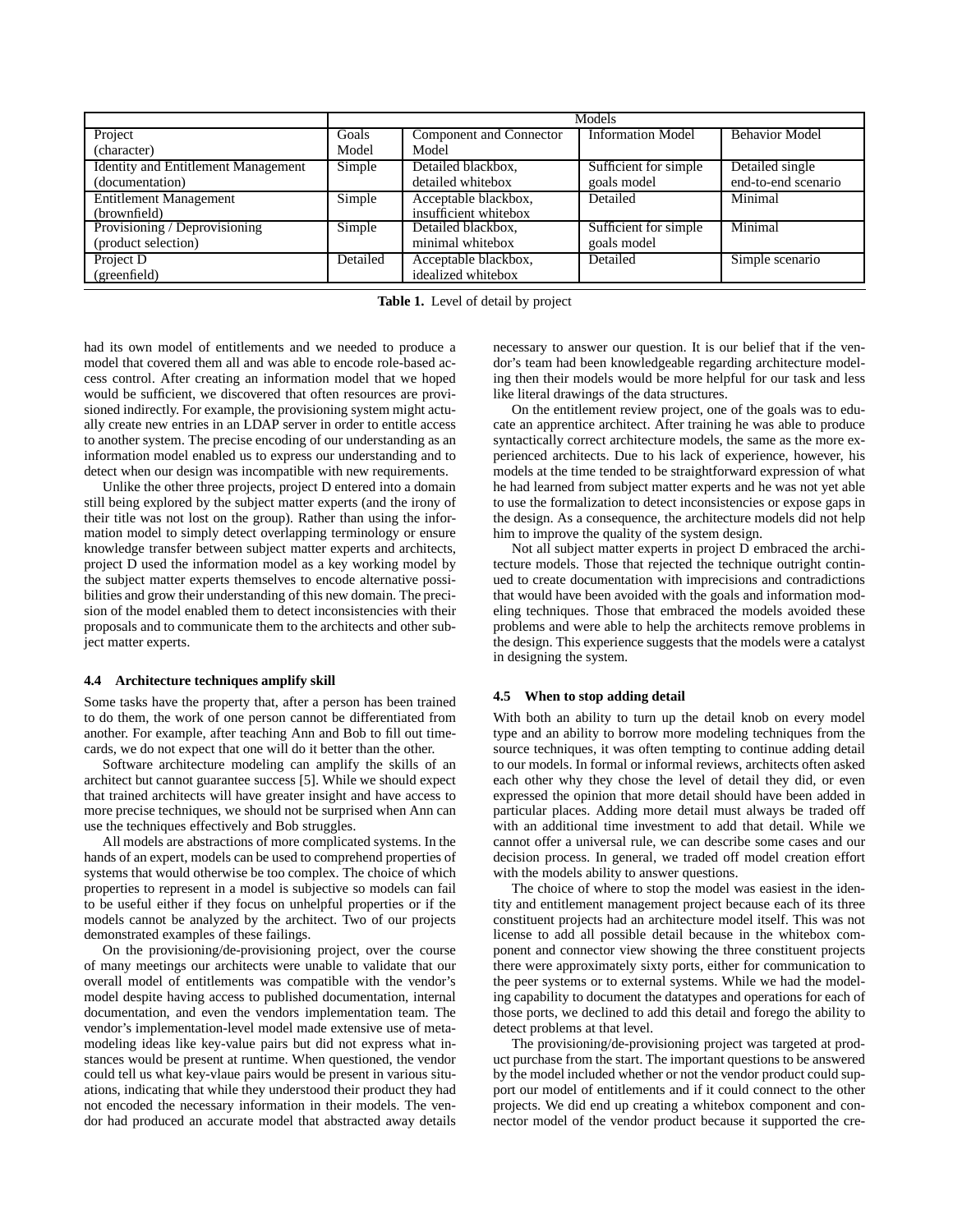ation of workflows and the workflow authors would need to know that level of architecture.

The choice of where to stop was most challenging on the brownfield entitlement review project. The enhancements for the next version ranged from changes visible at a highest level of modeling to small changes to input datatypes. One particular incident stood out: The developers informed us that one of our requirements would entail changes to 110 stored procedures. While this work was inevitable for this release, we wanted to be sure to avoid similar problems for subsequent releases and the architects thought they knew how to prevent future problems. Two problems emerged: First, the developers would resent the architects encroaching on their detailed design, and second, we did not want to invest the effort to make all of our models sufficiently detailed to encode all such details. One camp of architects subscribed to the crisp boundary theory where a line was drawn and the architecture stopped there. The crisp boundary architects would not tell the developers how to avoid implementation problems but instead write quality attribute requirements, for example, that future changes of a certain nature must be able to be made within a certain time. The other camp of architects advocated a design wedge theory where more architecture details were modeled at the top levels but tapered off as the model approached the implementation components. In the end we produced a crisp boundary architecture model and had an informal chat with the developers about implementation options.

Due to the novel nature of project D, the key question was feasibility rather than balancing various quality attributes. Because of this restriction, architecture modeling progressed until it became apparent that any given component could be constructed or perhaps already existed. Each component had a corresponding high level goal motivating it and in most cases its subcomponents were not specified to allow for latitude in implementation. It was possible to stop modeling at the highest level of components because the key question of feasibility could be answered at that level.

## **5. Limitations**

Ideally, this report would be produced by an independent party that was neither invested in the application of the architecture technique nor responsible for its development, as were the authors of this report. To the best of our abilities we have tried to keep our observations objective.

Furthermore, an ideal report would compare some quality attributes of project delivery with and without the software architecture modeling. Since such metrics were not available in this organization before we started we were not able to make a meaningful comparison.

While this report focuses on the first year of usage of the architecture technique, we do not yet know how it will fare during its longer-term application across the whole firm. Moreover, we do not present evidence of reproducibility at other firms with different existing customs. However, our observations can serve as an early sanity check of our approach and guide future development and research.

Finally, the architects participating in these projects already have a track record of successful project delivery and are, in general, highly knowledgeable regarding software engineering theory and practice. Since not all architects will have a similar background, we have little evidence that the architecture technique could be learned and effectively applied by other architects. On the other hand, we did provide some indications that inexperienced architects benefit from using the technique.

It is possible that many readers of this report, as experts in software architecture, will be disappointed at the apparent gap between what has been shown in research contexts and what we have presented here from an industrial context. For example, we suggest the creation of UML models instead of using a special-purpose architecture description language and we have never been able to prove that our systems have any strong property, such as absence of deadlocks. In the experience of the authors, however, the techniques that we have employed are a significant improvement compared to the norm in industry projects. The concepts of components, connectors, ports, goals, and refinements are rarely represented with any precision in the all-too-common PowerPoint architectures. From this perspective, the use of UML with its mature tool support is a pragmatic choice and the lack of formalism in other areas is justified because their benefits might not outweigh the time investment required.

## **6. Conclusions**

We have presented an architecture modeling technique that we believe has pulled the best ideas from various research publications. We summarized anecdotal evidence on its usage in four projects of different natures across five themes of observations. These observations address practical problems of software architecture that we believe have to be faced by many software architects in practice. These projects were performed at a large financial company that bears similarity to many other information technology departments that the authors have experienced. Thus we believe our observations can guide the application of software architecture by practitioners in similar situations.

Our observations are based on anecdotal evidence and suggest future research questions. For example, we make the observation that levels of detail of different models are possibly tied to the nature of the project. Quantitative data from a variety of projects could expose relationships between these variables.

Another unresolved issue regards how architecture modeling is used within a company and by whom. It seems inappropriate to expect every person in the company to learn the technology. If only some learn it, how should they interact with those that do not? We have tentatively identified three levels of knowledge regarding the models: In Level 1 someone can read a model produced by another. In Level 2 someone can create syntactically correct models. In Level 3 someone can use the models to discover flaws in proposed designs, to identify areas of the domain that have not yet been modeled, and to evaluate various quality attributes. Future reports or research could address which people should get which level of training.

We have not addressed how to decide the balance between investing time in software architecture versus proceeding with what has already been modeled. This is an important technology transition question as time and money are always scarce commodities on commercial projects. In many ways the research community has taken the high road and investigated highly formal models that require considerable time investment with commensurate value in special domains, e.g., high reliability systems. Many industry managers responsible for non-exotic projects would ask "What benefit can I get if I invest 1, 2, or 3 weeks in building an architecture model?"

The response of the project teams to the architecture models has been generally positive. There are some team members who are reluctant to learn another technique. Others question the time investment compared to just starting coding. Still others support the techniques in principle but when deadlines get tight they revert to their old ways. But overall the people who have participated have been happy with the results. They tell us that the models encode a clear description of the problems and solutions, sometimes indicating that the clarity we can demonstrate in the problem definition is the greatest value.